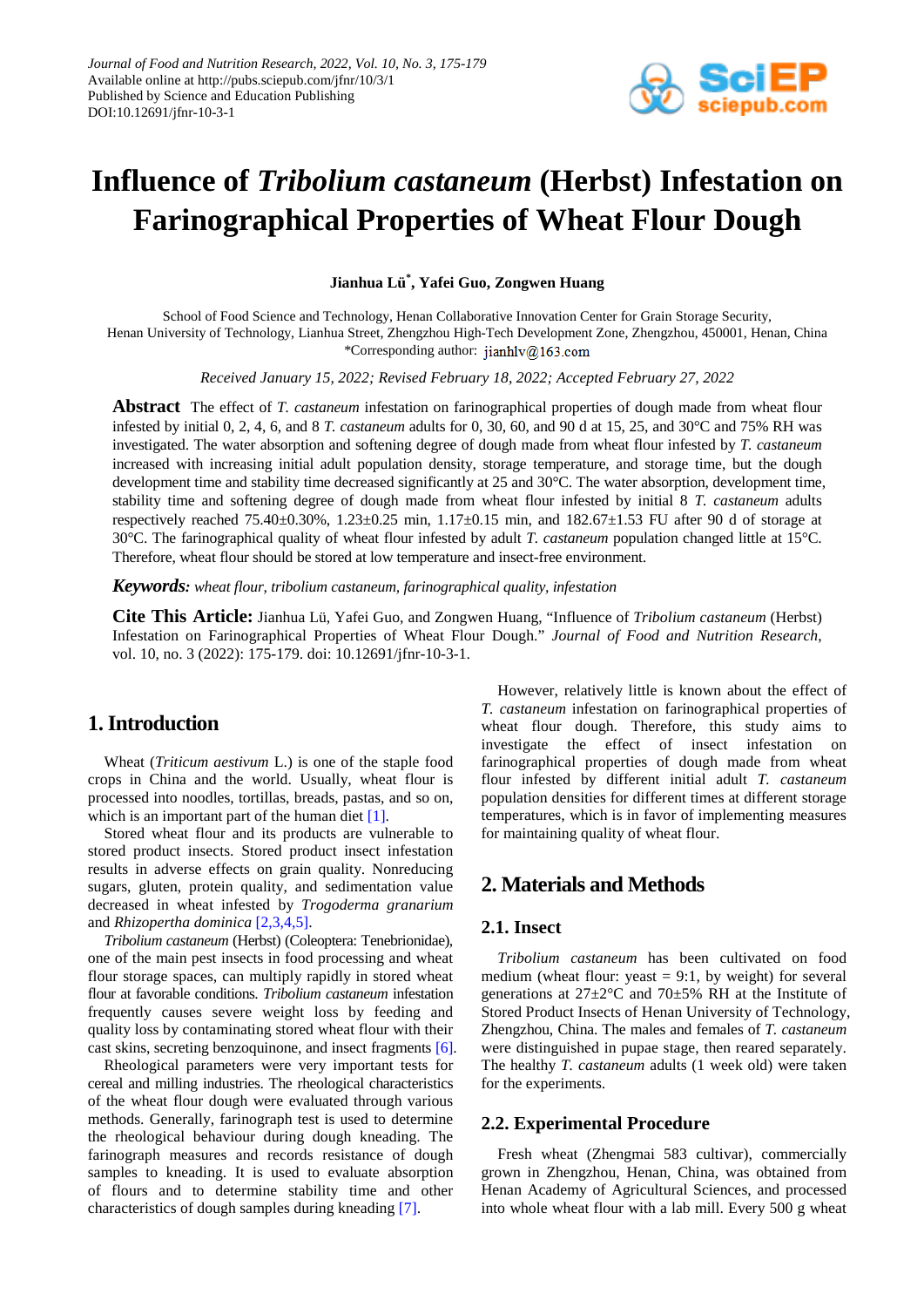flour was put into a glass jar (2500 ml), and then 0 (as a control), 2, 4, 6, and 8 *T. castaneum* adults (male: female  $=1:1$ ) were respectively introduced into a glass jar. Subsequently, the jars were respectively maintained at 15, 25, and 30°C and 75% RH. The farinograph quality of dough made from the wheat flour infested by *T. castaneum* adults was determined after 0, 30, 60, and 90 d of storage. Three replicates were conducted.

Water absorption, development time, stability time, and softening degree of dough made from the wheat flour infested by *T. castaneum* adults were analyzed in a Brabender Farinograph-Resistograph using the constant flour weight procedure (Method 54-21, AACC 1995).

### **2.3. Statistical Analysis**

Means and standard errors of the wheat flour quality were calculated by using SPSS Statistics 20. Data on the wheat flour quality were subjected to analysis of variance (ANOVA) with storage temperature and time as fixed

<span id="page-1-0"></span>

variables, and quality indices as response variables. Treatment means were compared and separated by Tukey's test at  $p = 0.05$ .

# **3. Results**

### **3.1. Effect of** *T. castaneum* **Infestation on Water Absorption of Dough**

The water absorption of dough made from the wheat flour infested by *T. castaneum* adults slightly decreased from 67.27% to 69.23% after 90 d of storage at 15°C, but significantly increased with increasing initial adult population density and storage time at 25 and 30°C (df=3,59, F=12.540, p<0.01) [\(Figure 1\)](#page-1-0). The water absorption of dough made from wheat flour infested by initial 0, 2, 4, 6, and 8 *T. castaneum* adults respectively increased to 68.50±0.10, 70.83±0.21, 72.43±0.12, 73.87±0.60, and 75.40±0.30% after 90 d of storage at 30°C.

<span id="page-1-1"></span>

Figure 1. Changes of water absorption of dough made from wheat flour initially infested with 0 (as a control), 2, 4, 6, and 8 adults of *T. castaneum* over time at 15, 25, and 30°C

**Figure 2.** Changes of development time of dough made from wheat flour initially infested with 0 (as a control), 2, 4, 6, and 8 adults of *T. castaneum* over time at 15, 25, and 30°C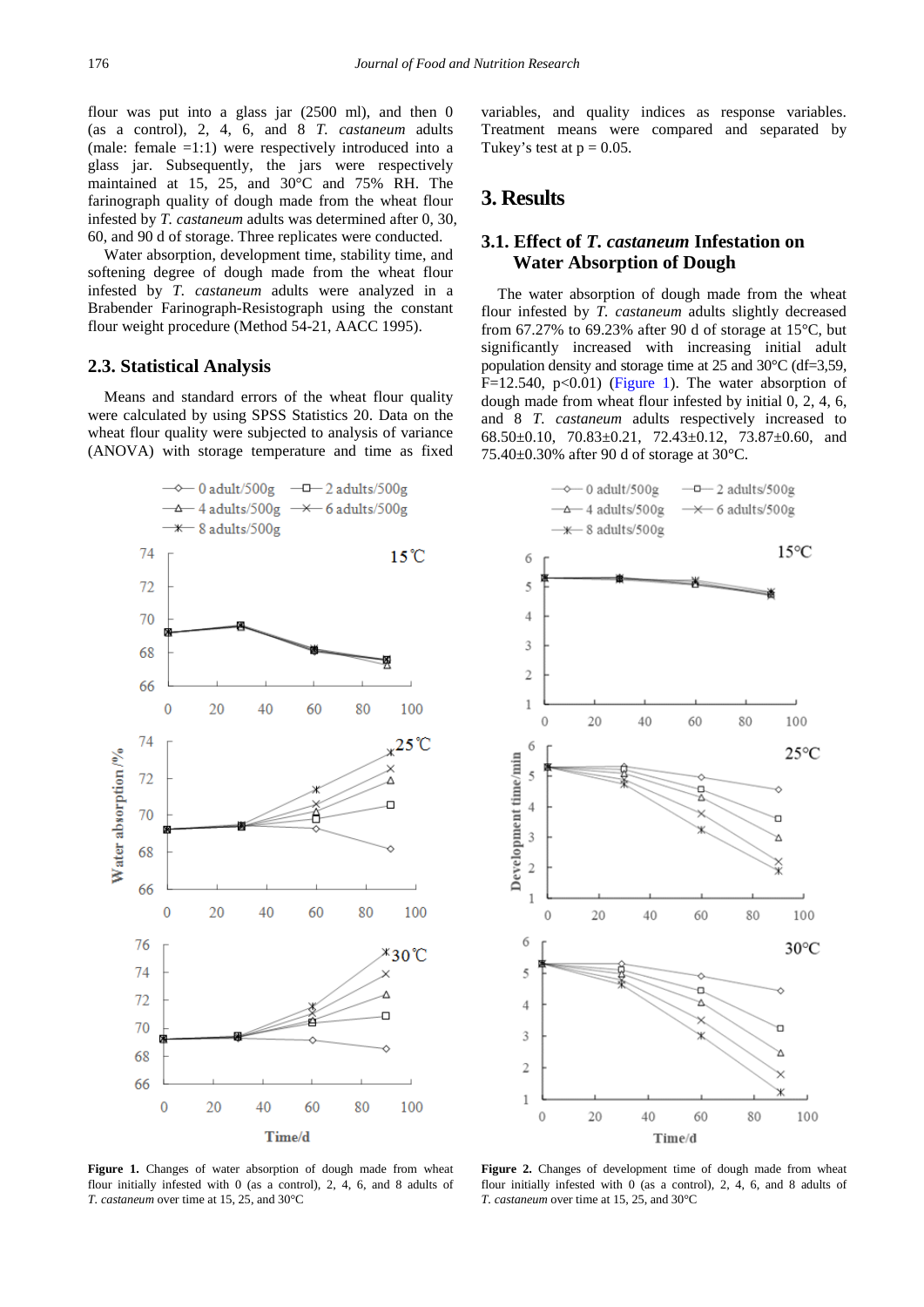<span id="page-2-0"></span>

<span id="page-2-1"></span>

**Figure 3.** Changes in stability time of dough made from wheat flour initially infested with 0 (as a control), 2, 4, 6, and 8 adults of *T. castaneum* over time at 15, 25, and 30°C

# **3.2. Effect of** *T. castaneum* **Infestation on Dough Development Time**

The development time of dough made from the wheat flour infested by *T. castaneum* adults decreased slightly during 90 d of storage at 15°C, but significantly decreased with increasing initial adult population density and storage time at 25 and 30 $^{\circ}$ C (df=3,59, F=40.652, p<0.01) [\(Figure 2\)](#page-1-1). The development time of dough made from the wheat flour infested by initial 0, 2, 4, 6, and 8 *T. castaneum* adults respectively reached 4.43±0.12, 3.23±0.25, 2.47±0.32, 1.80±0.26, and 1.23±0.25 min after 90 d of storage at 30°C.

### **3.3. Effect of** *T. castaneum* **Infestation on Dough Stability Time**

The stability time of dough made from the wheat flour infested by *T. castaneum* adults slightly decreased after 30 d storage, then slowly increased after 90 d of storage at 15°C. There was no significant difference among the

**Figure 4.** Changes in softening degree of dough made from wheat flour initially infested with 0 (as a control), 2, 4, 6, and 8 adults of *T. castaneum* over time at 15, 25, and 30°C

stability times of dough made from wheat flour infested by initial 0 (as a control), 2, 4, 6, and 8 *T. castaneum* adults at 15°C. The stability time of dough made from wheat flour without infestation slightly increased during 90 d of storage at 25 and 30°C. However, the stability time of dough made from wheat flour infested by initial 2, 4, 6, and 8 *T. castaneum* adults slightly decreased within 30 d storage, then significantly decreased with increasing initial adult population density and storage time at 25 and 30°C (df=3,59, F=11.448, p<0.01) [\(Figure 3\)](#page-2-0). The stability time of dough made from wheat flour infested by initial 0, 2, 4, 6, and 8 *T. castaneum* adults respectively reached 5.63±0.35, 1.93±0.15, 1.77±0.15, 1.23±0.06, and 1.17±0.15 min after 90 d of storage at 30°C.

### **3.4. Effect of** *T. castaneum* **Infestation on Dough Softening Degree**

The softening degree of dough made from wheat flour infested by initial 0, 2, 4, 6, and 8 *T. castaneum* adults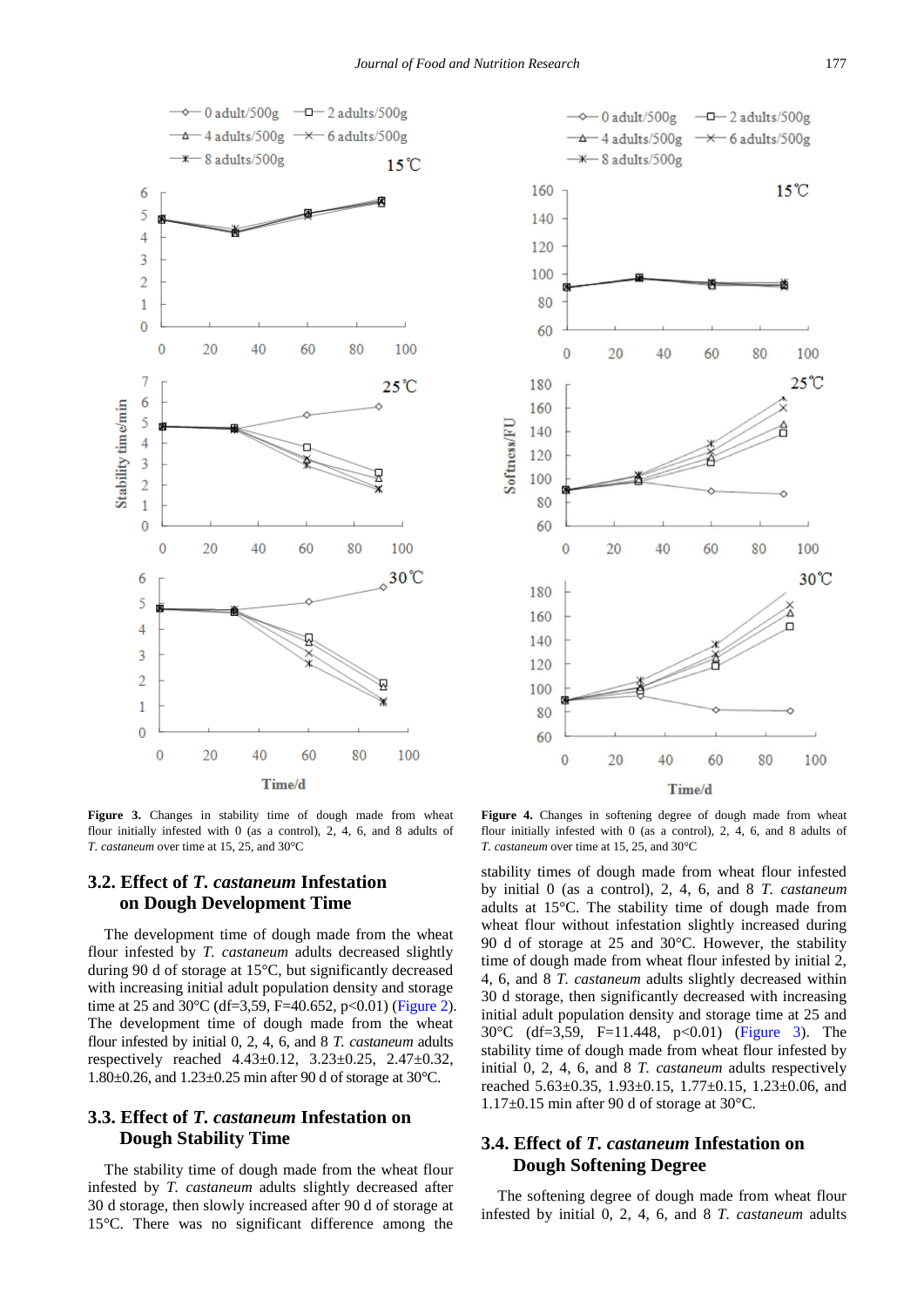changed little during 90 d storage at 15°C. The softening degree of dough made from wheat flour without infestation increased within 30 d storage, then slightly decreased during 90 d storage at 25 and 30°C. However, the softening degree of dough made from wheat flour infested by initial 2, 4, 6, and 8 *T. castaneum* adults markedly increased after 90 d of storage at 25 and 30°C  $(df=3,59, F=17.738, p<0.01)$  [\(Figure 4\)](#page-2-1). The softening degree of dough made from wheat flour infested by initial 0, 2, 4, 6, and 8 *T. castaneum* adults respectively reached 81.67±1.15, 151.33±3.06, 162.33±4.16, 169±4.00, and 182.67 $\pm$ 1.53 FU after 90 d of storage at 30 $^{\circ}$ C.

# **4. Discussion**

*Tribolium castaneum* infestation in stored wheat flour frequently caused significant changes in dough farinographical properties, including water absorption, dough development time, stability time, and degree of softening. The water absorption and softening degree of dough made from wheat flour infested by *T. castaneum* increased with increasing initial adult population density, storage temperature, and storage time, but the dough development time and stability time decreased significantly. The present results are similar to previous researches [\[1,8,9\].](#page-3-0) The farinographical quality of dough made from wheat flour infested by *Sitophilus oryzae*, *Sitophilus zeamais* and *Rhyzopertha dominica* also significantly decreased with the increasing initial adult population density of *T. castaneum* and storage time [\[10\].](#page-3-4)

The stability time and water absorption of dough directly determine the gluten strength of dough, which is the most direct and accurate index of food processing quality [\[11\].](#page-3-5) The quality (such as bread yield, pore structure, height, and crumb softness value) of bread made from wheat infested by *Eurygaster integriceps* was significantly improved by adding transglutaminase [\[12\].](#page-3-6) The prolamine and glutenin in wheat are respectively responsible for dough extensibility and tensile resistance, then further affect rheological property of wheat flour [\[13\].](#page-4-0) Whether the saliva secreted by *T. castaneum* feeding can cause the change of wheat flour quality remains to be further investigated.

Previous research mostly focused on the effects of infestation on the quality of raw grain  $[3,4,14]$ . In fact, stored product insects occasionally invade stored wheat flour and cause damage, or a small amount of residual eggs in wheat flour will also cause damage after hatching at suitable conditions. Therefore, the effect of stored product insect infestation in wheat flour on quality of flour products is worthy of further study.

Low temperature storage can effectively maintain wheat flour at a stable state, which is in favor of maintaining wheat flour quality. The present results showed that farinographical quality of dough made from wheat flour infested by adult *T. castaneum* population changed little during 90 d storage at 15°C, but significantly decreased with increasing initial adult population density and storage time at 25 and 30°C. Thus, wheat flour should be kept in a low temperature, and insect free environment.

# **5. Conclusion**

The water absorption and softening degree of dough made from wheat flour infested by *T. castaneum* increased with increasing initial adult population density, storage temperature, and storage time, but the dough development time and stability time decreased significantly at 25 and 30°C. The farinographical quality of wheat flour infested by adult *T. castaneum* population changed little at 15°C. Thus, wheat flour should be stored at no more than 15°C.

# **Acknowledgements**

This research was supported by National Natural Science Foundation of China (No. 31870395).

# **Statement of Competing Interests**

The authors declare that there is no conflict of interest.

### **References**

- <span id="page-3-0"></span>[1] Sánchez ‐ Mariñez, R. I., Cortez ‐ Rocha, M. O., Ortega ‐ Dorame, F., Morales-Valdes, M. and Silveira, M. I. End‐use quality of flour from *Rhyzopertha dominica* infested wheat. *Cereal Chemistry*, 74(4): 481-483. Apr. 1997.
- <span id="page-3-1"></span>[2] Engelhardt, M., Rapoport, H. and Sokoloff, A. Odorous secretion of normal and mutant *Tribolium confusum*. *Science*, 150(3696): 632-633. Oct. 1965.
- <span id="page-3-7"></span>[3] Villaverde, M. L., Juarez, M. P. and Mijailorsky, S. Detection of *Tribolium castaneum* (Herbst) volatile defensive secretions by solid phase microextraction–capillary gas chromatography (SPME-CGC). *Journal of Stored Products Research,* 43, 540-545. Mar. 2007.
- [4] Sharma, S. S., Thapar, V. K. and Simwat, G. S. Biochemical losses in stored wheat due to infestation of some stored grain insect-pests. *Bulletin of grain technology,* 17,144-147. 1979.
- [5] Hodges, R. J., Robinson, R. and Hall, D. R. Quinone contamination of dehusked rice by *Tribolium castaneurn* (Herbst) (Coleoptera: Tenebrionidae). *Journal of Stored Products Research,* 32, 31-37. Jan. 1996.
- <span id="page-3-2"></span>[6] Smith, L. W., Jr., Pratt, J. J., Jr., Nii, I. and Umina, A. P. Baking and taste properties of bread made from hard wheat flour infested with species of *Tribolium, Tenebrio, Trogoderma*, and *Oryzaephilus*. *Journal of Stored Products Research,* 6, 307-316. Sept. 1971.
- <span id="page-3-3"></span>[7] Dizlek, H., and Özer, M.S. Effects of sunn pest (*Eurygaster integriceps*) damage ratios on rheological characteristics of wheat flour. Quality Assurance and Safety of Crops and Foods, 9(1), 47- 54. 2017.
- [8] Wang, D. X., Wang, J. H. and Liu, H. M. Research on rheological characteristics of dough of flour infected by red floor beetle, *Tribolium canstaneum*(Herbst). *Journal of Henan University of Technology (Natural Science Edition),* Feb. 2008.
- [9] Özkaya, H., Özkaya, B. and Colakoglu, A. S. Technological properties of variety of soft and hard bread wheat infested by *Rhyzoperta dominica* (F.) and *Tribolium confusum* du Val. *Journal of Food Agriculture & Environment,* 7, 166-172. 2009.
- <span id="page-3-4"></span>[10] Aghababaei, A., Maftoonazad, N. and Elhamirad, A. Accelerated ageing of wheat grains: Part I- Influence on rheological properties of wheat flour. *Journal of Cereal Science,* 77, 147-156. Sept. 2017.
- <span id="page-3-5"></span>[11] Wen, J. P., Lin, J. T. and Wang, X. X. Key technology of tailored wheat flour milling. *Grain Processing,* 34, 16-19. Aug. 2009.
- <span id="page-3-6"></span>[12] Dizlek, H. and Özer, M. S. Improvement bread characteristics of high level sunn pest (*Eurygaster integriceps*) damaged wheat by using transglutaminase and some additives. *Journal of Cereal Science,* 77, 90-96. Sept. 2017.